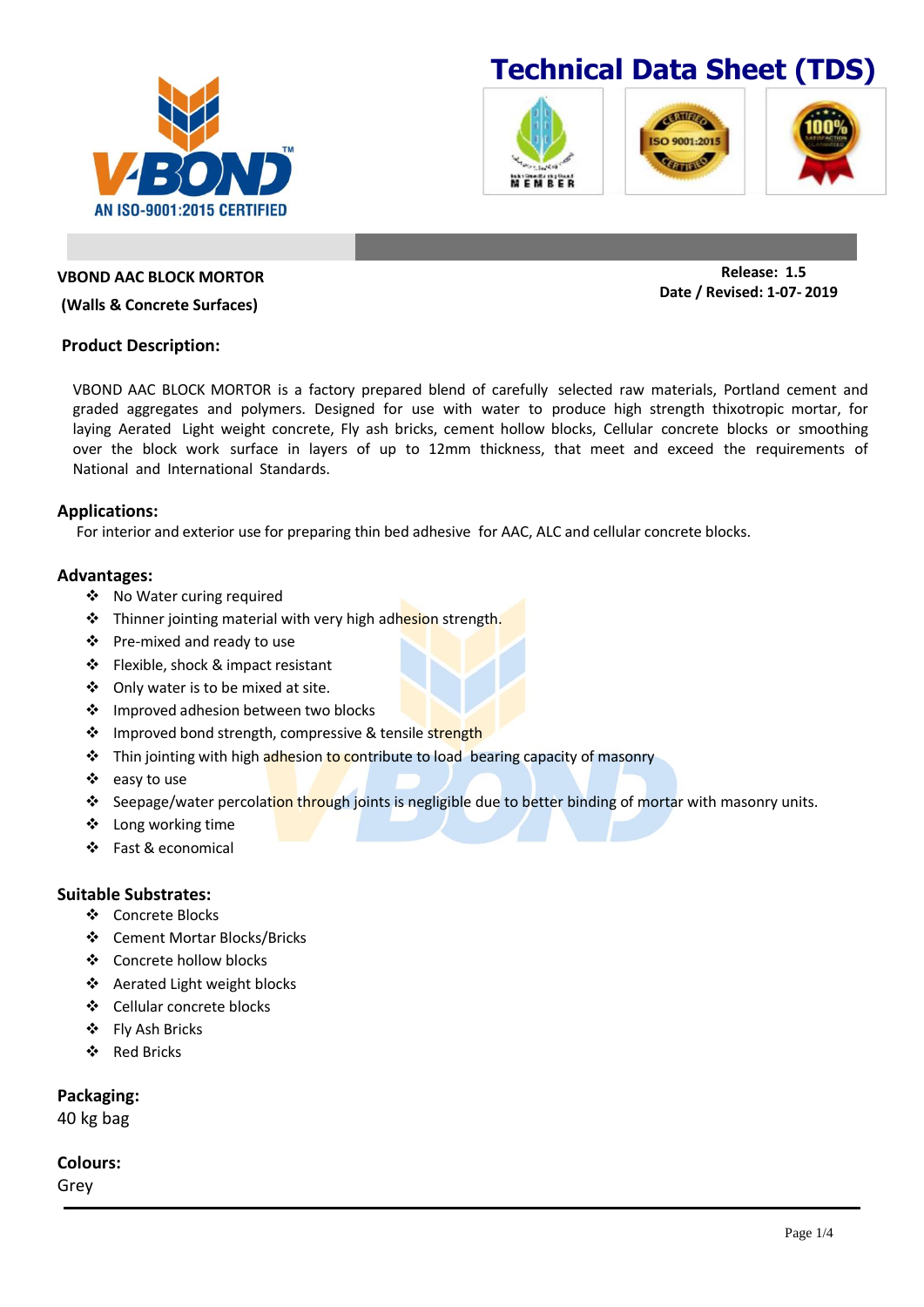

# **Technical Data Sheet (TDS)**



# **Technical Data**

| S.NO           | <b>PROPERTIES</b>      | <b>SPECIFICATIONS</b>                       |
|----------------|------------------------|---------------------------------------------|
|                | Appearance             | Free flowing powder                         |
|                | Colour                 | Grey                                        |
| 3              | Water demand*          | 25-30%                                      |
| $\overline{4}$ | Workability            | Very good                                   |
| 5              | Hard dry*              | 24 hrs                                      |
| 6              | Pot life Approximately | 2 hrs @ $27^{\circ}$ C                      |
|                | Self curing*           | Yes. No additional water curing is required |

**Shelf Life:** Factory sealed bag of this product is guaranteed for first quality for 12 Months

\* If stored up in dry area.

### **Coverage:**

Coverage is based on smoothness and evenness of the substrate, size of blocks used and the thickness of mortar used. A general guide line for coverage of mortar is given when used with 30% Water is added to powder

The following is the coverage table for wall area in Square feet that can be constructed using AAC Blocks of size 600mm X 200mm X 100mm

| <b>Thickness</b> | <b>Coverage for 40</b><br>Kg bag |
|------------------|----------------------------------|
| 2 mm             | 240 Sft                          |
| 3 mm             | 160 Sft                          |
| 4 mm             | 120 Sft                          |
| 5 mm             | 100 Sft                          |
| 6 mm             | 80 Sft                           |

NOTE: Coverage depends on the substrate evenness and the thickness at which the AAC Block Mortor is applied.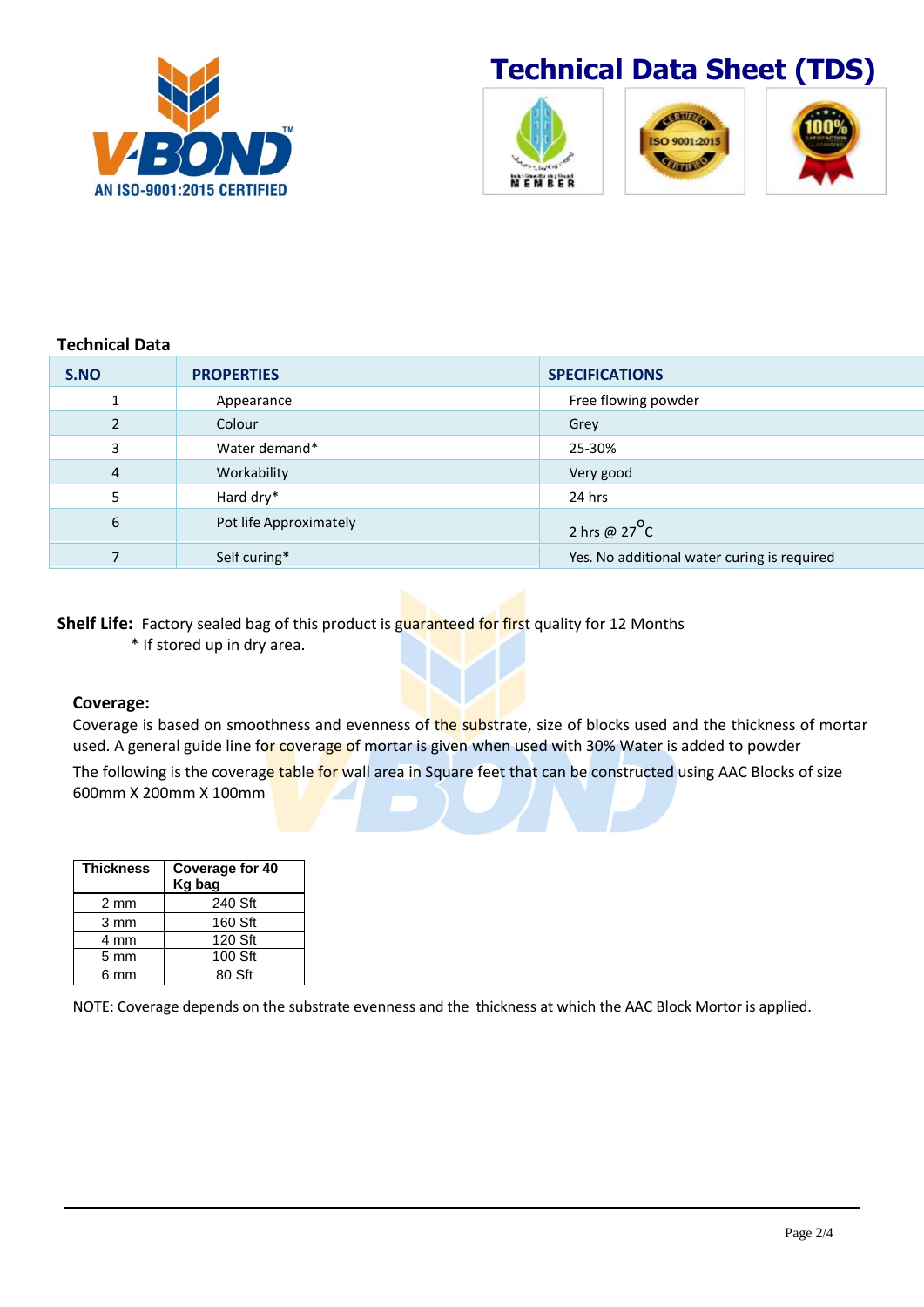

# **Technical Data Sheet (TDS)**



# **INSTALLATION** *Surface Preparation*

- $\triangleright$  The surface of masonry units should be slightly wet prior to application of Blocks.
- $\triangleright$  The masonry units should be clean, with no loose particles or dust for better bonding.
- $\triangleright$  The surface must be structurally sound. Efflorescence & any other contaminant which could impair the natural bond should be removed.
- $\triangleright$  Surface defects such as cracks, holes or voids should be repaired prior to application.

# *Mixing*

Use approx. 40kg of AAC Block Mortar with Approx. 12 ltrs of potable water. Take water in the container and slowly add the powder into the water while mixing by hand or slow speed mixing machine. Mix for 3 to 5 minutes till a smooth thixotropic mix without lumps is obtained.

# *Application*

# **Thin bed mortar for laying blocks:**

Before placing mortar, ensure the block work to be dry and surfaces cleaned properly. Place the mixed mortar on the block work in thin layers of  $2$  to  $3$  mm (or as required by engineers at site) using trowel and place the next layer of blocks on the mortar. Keep joints between the blocks as required by the site engineers and fill the joints with the mixed mortar, using a trowel. Check the plumb of the wall while laying the blocks to keep the walls perfectly vertical to the plumb.

# **Smoothing over the block work:**

Before placing mixed mortar, apply a bonding layer of 1 to 2mm thick AAC Block Mortar using a trowel pressing down on the block work. Then apply AAC Block Mortar at a thickness of 8 to 10mm and smoothen using a sponge or rubber / wooden float